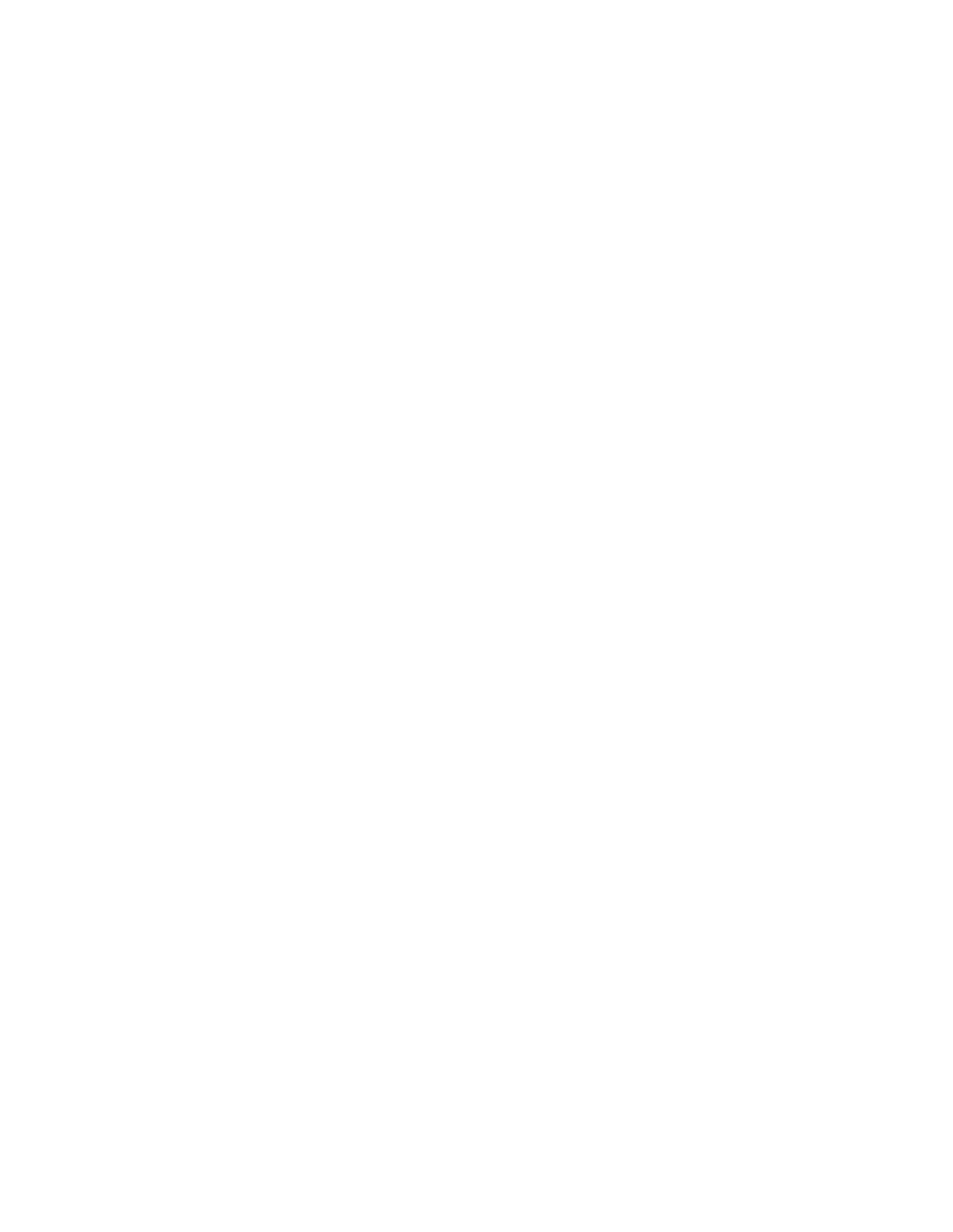# Farmer's Market FAQ's:

#### **What's the legal definition of a Farmers' Market?**

A farm premises, a food stand owned and operated by a farmer, or an organized market authorized by the appropriate municipal or county authority under 7-21-3301 MCA.

#### **What are the registration requirements?**

A market manager is required to keep and have available all registration records for all people and organizations that serve or sell food and beverages at the market, except those that have an approved food license or Cottage Food Registration. A registration is required and must include the information included in the application. Which is why you are required to have available the approved registration at every Farmers' Market you attend.

#### **What fo[ods can be app](http://www.mtrules.org/gateway/Subchapterhome.asp?scn=37%2E110%2E2)roved to sell at Farmers' Markets?**

In gener[al, foods sold at Farme](https://www.fda.gov/media/87140/download)rs' Markets must be potentially non-hazardous, specifically exempt, or approved and licensed as a retail food establishment. Below is a list of food items that may be approved, please note this is not an all-inclusive list and you must be specific on what items you intend to sell on you application :

# **Non-Potentially Hazardous Food[s](http://www.healthygallatin.org)**

- Loaf breads, rolls, biscuits, quick breads, and muffins that do not contain meat or cheese
- Cakes
- Pastries or scones
- Cookies or pastry bars
- Crackers
- Recombining and packaging of dry herbs, or mixtures (dry soup, teas, coffees, spice seasonings)
- Dried fruits
- Fruit jams, jellies and fruit butters
- Rice crispy bars (traditional recipe only)
- Popped popcorn, popcorn balls, or cotton candy
- Nuts and nut mixes
- nack mixes
- Fruit pies (no custard style pies, unbaked pies ith fruit, or pies that require refrigeration after baking)
- Cereals, trail mixes or baked granola
- olded chocolate using commercial chocolate melts
- Fudge, candies or confections that require a cook step and do not require refrigeration after cooking
- Commercially processed frosting
- Frostings made using an appro ed recipe

## **Specifically Exempt (selling these foods elsewhere may require licensure**)

- Raw Honey
- Whole shell eggs that are clean, free of cracks, and stored in clean cartons at ≤ 45°F, labeled with producers name, address and phone number
- Hot coffee or hot tea, without fresh milk or cream
- Whole fruits, vegetables and grains that have NOT been: cooked; canned; preserved except for drying; combined with other food products; or peeled, diced, cut, blanched, or otherwise subjected to valued added process

# **What items cannot be sold at Farmers' Markets?**

While not an exhaustive list you may not sell the following without a food license or other retail market license: wild mushrooms, salsa, pickles, salad dressing, unapproved home prepared frostings, soft candies or caramels, dairy products, processed poultry/meats, cream puffs, cream pies, pumpkin pies, custard pies, or cream or pudding filled pastries, cheesecakes, cheese breads or bakery items with cheese or egg-based fillings. You may not sell food products with CBD oil. CBD oil is not allowed in food or dietary supplements by Montana law regardless of the Cannabis source, industrial hemp or otherwise.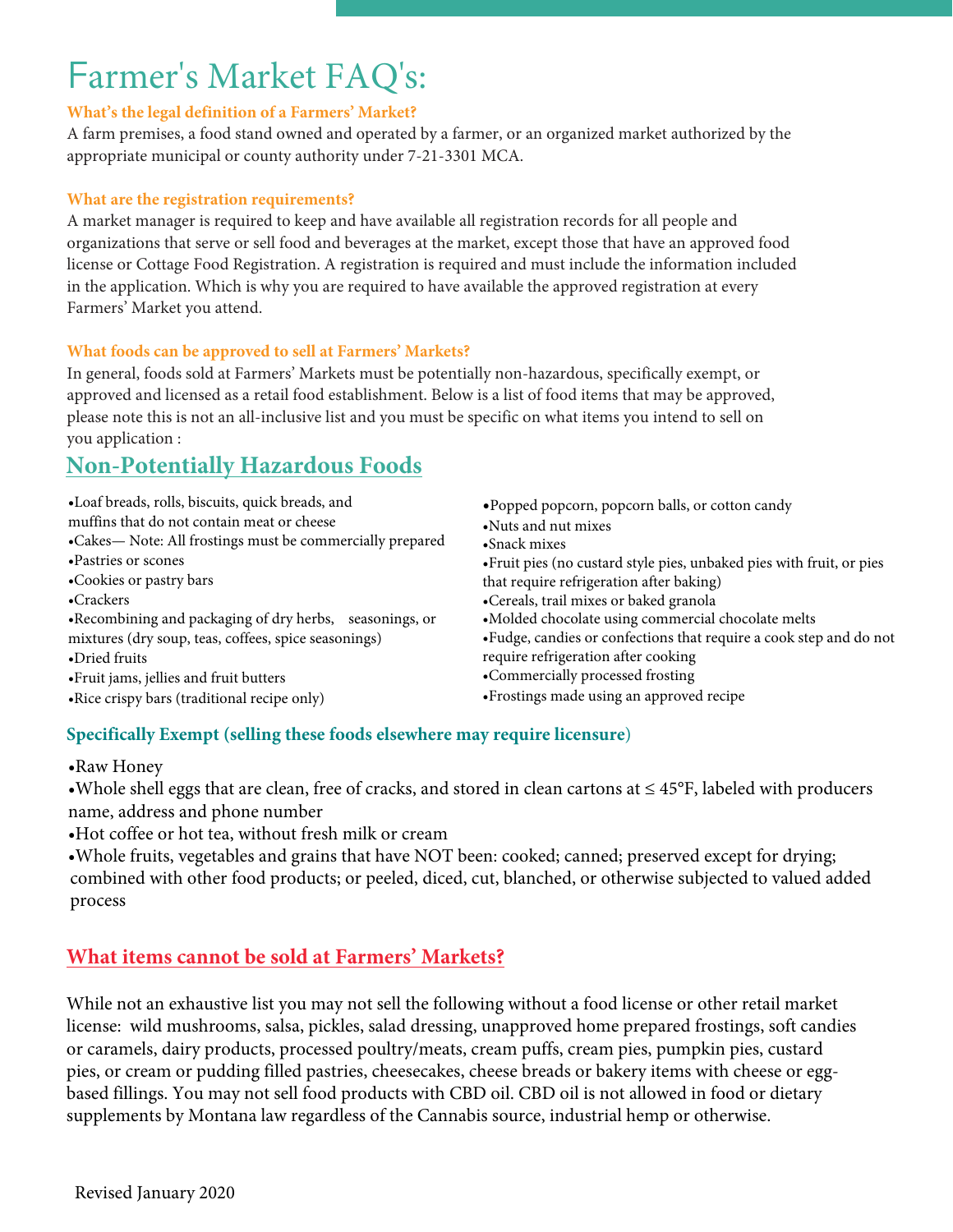#### **What are the labeling requirements?**

If products are packaged they must be labeled. Below is an example of the information that needs to on the label.



#### **If I am handling food that is not prepackaged, what must I provide for handwashing?**



For food safety purposes, a temporary hand washing station must be available and must include warm potable water, soap, disposable towels, and either a gravity fed water spigot that can continuously flow into a bucket (no push button), or a self-contained portable unit with warm potable water and a holding tank.

#### **What other food safety considerations am I responsible for as a food and beverage vendor?**

Please do not prepare or serve food if you are sick or have been diagnosed with a contagious disease. Serving or preparing food while sick can spread illness to others. You must ensure that all participants at your booth are in good health also. Bare hand contact with food that is ready to eat is not allowed. Please use single use gloves, tongs, deli tissues or other utensils.

#### **What do I do next?**

Complete the required *Farmers' Market Registration Application* and submit to GCCHD Environmental Health for review. If approved, please retain a copy of the registration for your records and have it available for sanitarian review at every Farmers' Market you attend. Good luck, and happy selling.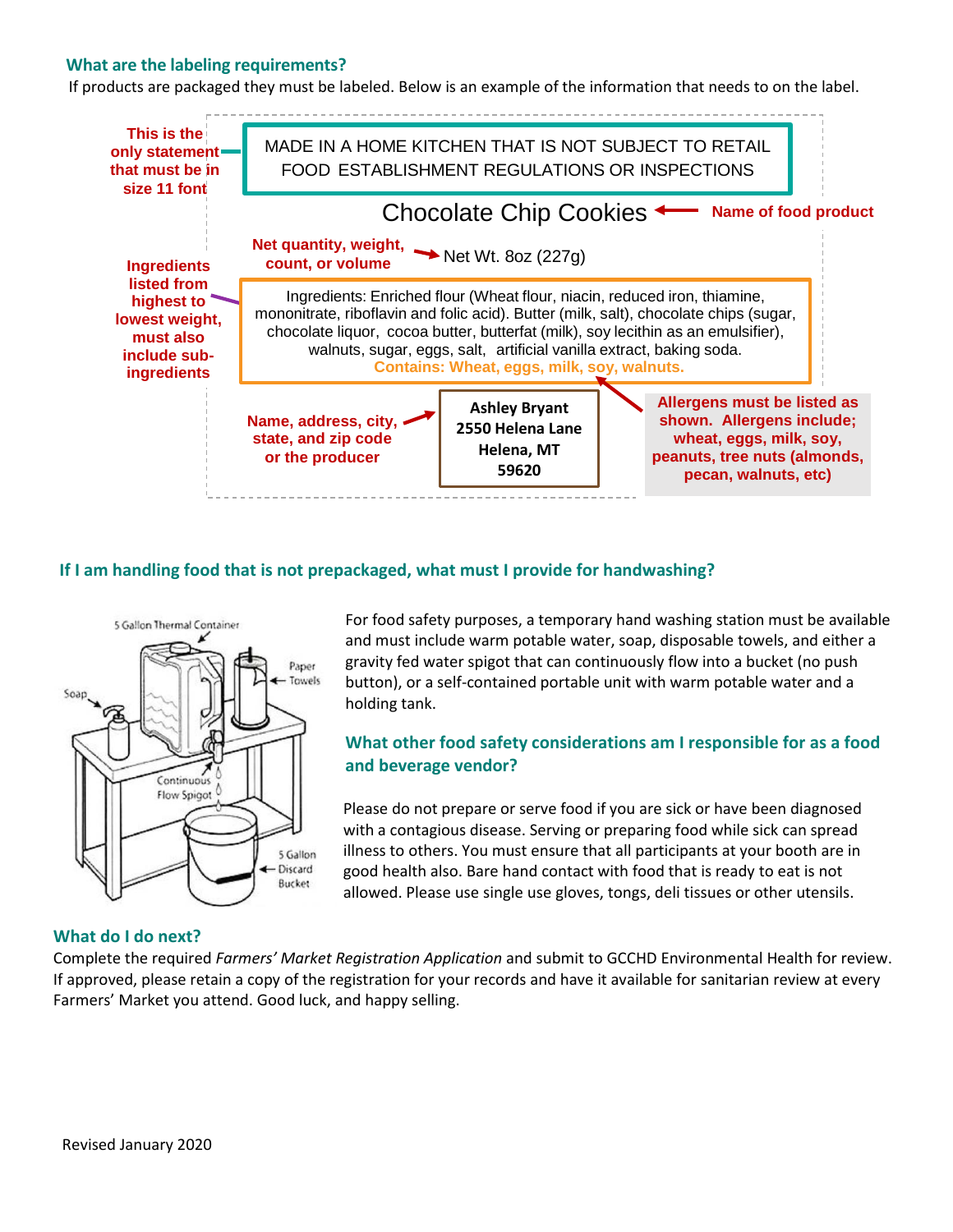

# **Farmers' Market Application**

Gallatin City-County Health Department Environmental Health Services 215 W. Mendenhall Street, Bozeman, MT 57915 (406) 582-3120 [ehs@gallatin.mt.gov](mailto:ehs@gallatin.mt.gov)

#### **This application signed by the Local Health Authority will serve as your registration and MUST be available at each event location**

*Please complete all information fields and the questionnaire below:* 

### **Section 1**

| <b>APPLICANT INFORMATION</b>                                                                    |                                                                |                                                                                                      |  |
|-------------------------------------------------------------------------------------------------|----------------------------------------------------------------|------------------------------------------------------------------------------------------------------|--|
| Name of Applicant:                                                                              |                                                                |                                                                                                      |  |
| Organization Name:                                                                              |                                                                |                                                                                                      |  |
| Email Address:                                                                                  |                                                                | Phone number:                                                                                        |  |
| Mailing Address (Street, City, State, Zip):                                                     |                                                                |                                                                                                      |  |
| Please list all Farmers' Markets that you plan to attend in Gallatin County this calendar year: |                                                                |                                                                                                      |  |
|                                                                                                 |                                                                |                                                                                                      |  |
| adequate)                                                                                       |                                                                | List all proposed food and beverage item(s): (please use additional sheets if the space below is not |  |
|                                                                                                 |                                                                |                                                                                                      |  |
|                                                                                                 | There may be no bare-hand contact with ready-to-eat foods.     |                                                                                                      |  |
| <b>Questionnaire:</b>                                                                           |                                                                |                                                                                                      |  |
| 1.) Will samples be offered?                                                                    | Yes*                                                           | No (If no, please move to section 2)                                                                 |  |
|                                                                                                 | a.) Will samples be pre-packaged/pre-portioned prior to event? | ∫Yes<br><b>No</b>                                                                                    |  |
|                                                                                                 | (Continued on next page)                                       |                                                                                                      |  |
| Revised January 2020                                                                            |                                                                |                                                                                                      |  |